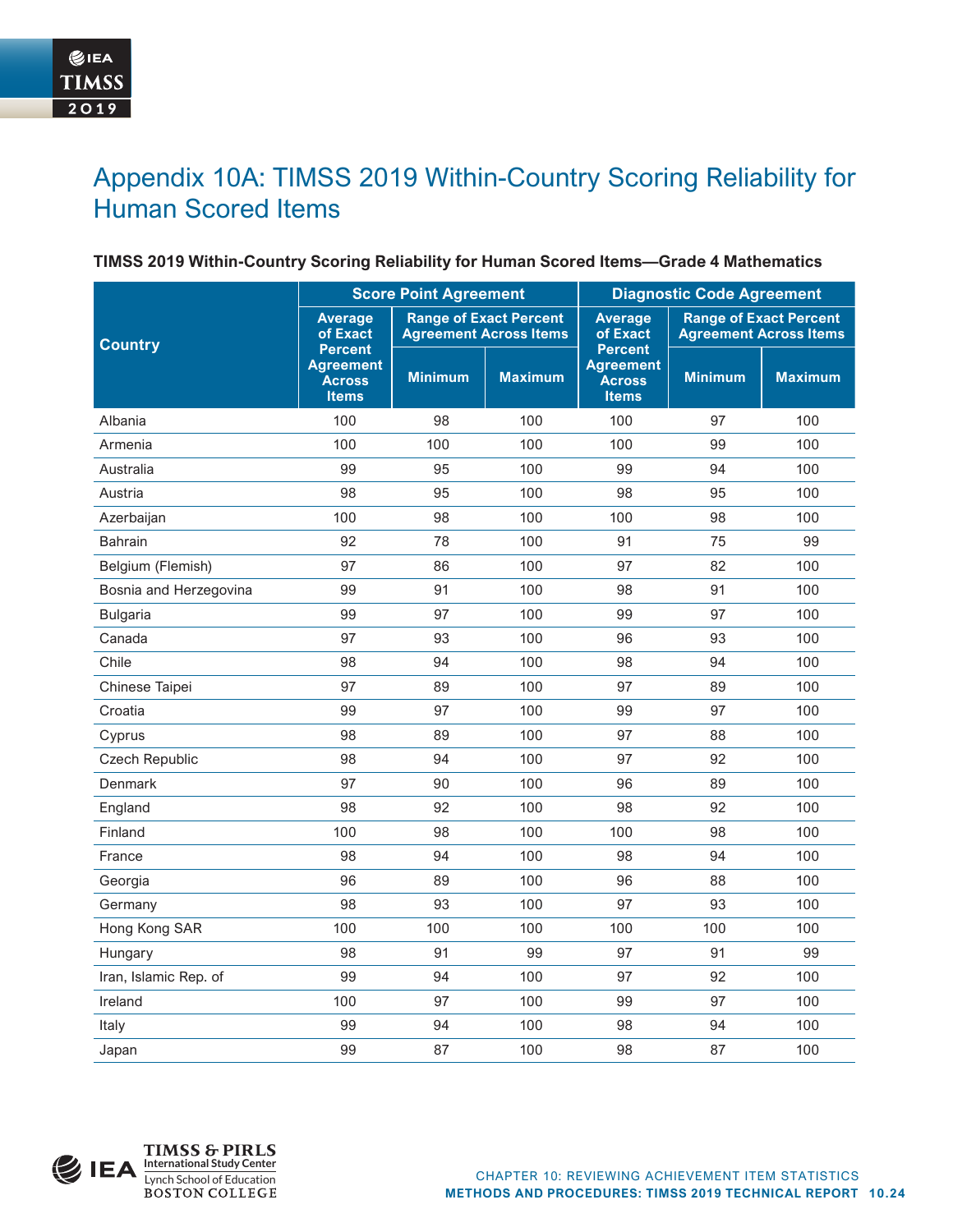**TIMSS 2019 Within-Country Scoring Reliability for Human Scored Items—Grade 4 Mathematics (continued)**

|                              | <b>Score Point Agreement</b>                                                                 |                |                | <b>Diagnostic Code Agreement</b>                                    |                |                                                                |  |
|------------------------------|----------------------------------------------------------------------------------------------|----------------|----------------|---------------------------------------------------------------------|----------------|----------------------------------------------------------------|--|
| <b>Country</b>               | <b>Range of Exact Percent</b><br><b>Average</b><br>of Exact<br><b>Agreement Across Items</b> |                |                | <b>Average</b><br>of Exact                                          |                | <b>Range of Exact Percent</b><br><b>Agreement Across Items</b> |  |
|                              | <b>Percent</b><br><b>Agreement</b><br><b>Across</b><br><b>Items</b>                          | <b>Minimum</b> | <b>Maximum</b> | <b>Percent</b><br><b>Agreement</b><br><b>Across</b><br><b>Items</b> | <b>Minimum</b> | <b>Maximum</b>                                                 |  |
| Kazakhstan                   | 92                                                                                           | 81             | 99             | 89                                                                  | 75             | 97                                                             |  |
| Korea, Rep. of               | 99                                                                                           | 96             | 100            | 99                                                                  | 96             | 100                                                            |  |
| Kosovo                       | 96                                                                                           | 70             | 100            | 94                                                                  | 70             | 100                                                            |  |
| Kuwait                       | 100                                                                                          | 98             | 100            | 99                                                                  | 96             | 100                                                            |  |
| Latvia                       | 99                                                                                           | 92             | 100            | 98                                                                  | 91             | 100                                                            |  |
| Lithuania                    | 98                                                                                           | 92             | 100            | 98                                                                  | 92             | 100                                                            |  |
| Malta                        | 95                                                                                           | 89             | 99             | 94                                                                  | 87             | 99                                                             |  |
| Montenegro                   | 98                                                                                           | 92             | 100            | 97                                                                  | 92             | 100                                                            |  |
| Morocco                      | 95                                                                                           | 72             | 100            | 94                                                                  | 72             | 100                                                            |  |
| <b>Netherlands</b>           | 96                                                                                           | 89             | 100            | 95                                                                  | 89             | 100                                                            |  |
| New Zealand                  | 99                                                                                           | 92             | 100            | 98                                                                  | 90             | 100                                                            |  |
| North Macedonia              | 99                                                                                           | 96             | 100            | 99                                                                  | 91             | 100                                                            |  |
| Northern Ireland             | 100                                                                                          | 97             | 100            | 100                                                                 | 95             | 100                                                            |  |
| Norway (5)                   | 98                                                                                           | 92             | 100            | 97                                                                  | 92             | 100                                                            |  |
| Oman                         | 98                                                                                           | 92             | 100            | 96                                                                  | 88             | 100                                                            |  |
| Pakistan                     | 100                                                                                          | 100            | 100            | 100                                                                 | 100            | 100                                                            |  |
| Philippines                  | 99                                                                                           | 97             | 100            | 99                                                                  | 93             | 100                                                            |  |
| Poland                       | 99                                                                                           | 93             | 100            | 98                                                                  | 88             | 100                                                            |  |
| Portugal                     | 98                                                                                           | 95             | 100            | 97                                                                  | 94             | 99                                                             |  |
| Qatar                        | 98                                                                                           | 95             | 100            | 97                                                                  | 94             | 100                                                            |  |
| <b>Russian Federation</b>    | 98                                                                                           | 91             | 100            | 97                                                                  | 91             | 100                                                            |  |
| Saudi Arabia                 | 96                                                                                           | 72             | 100            | 94                                                                  | 69             | 99                                                             |  |
| Serbia                       | 98                                                                                           | 95             | 100            | 98                                                                  | 93             | 100                                                            |  |
| Singapore                    | 98                                                                                           | 95             | 100            | 98                                                                  | 95             | 100                                                            |  |
| Slovak Republic              | 99                                                                                           | 95             | 100            | 98                                                                  | 95             | 100                                                            |  |
| South Africa (5)             | 98                                                                                           | 83             | 100            | 97                                                                  | 82             | 100                                                            |  |
| Spain                        | 97                                                                                           | 92             | 100            | 96                                                                  | 92             | 100                                                            |  |
| Sweden                       | 98                                                                                           | 91             | 100            | 98                                                                  | 91             | 100                                                            |  |
| Turkey (5)                   | 99                                                                                           | 96             | 100            | 99                                                                  | 96             | 100                                                            |  |
| <b>United Arab Emirates</b>  | 99                                                                                           | 96             | 100            | 98                                                                  | 96             | 100                                                            |  |
| <b>United States</b>         | 98                                                                                           | 96             | 100            | 98                                                                  | 96             | 100                                                            |  |
| <b>International Average</b> | 98                                                                                           | 92             | 100            | 97                                                                  | 91             | 100                                                            |  |

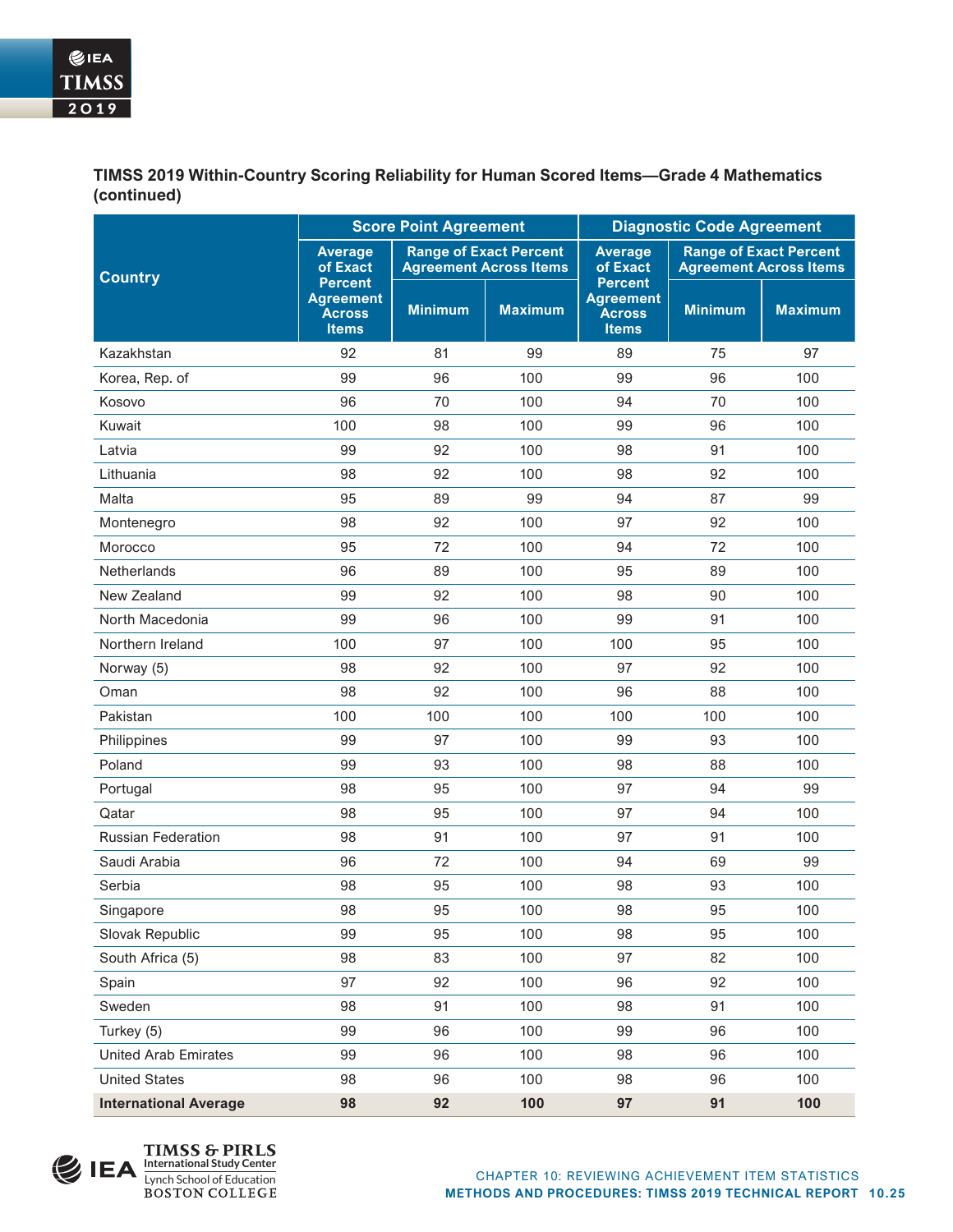**TIMSS 2019 Within-Country Scoring Reliability for Human Scored Items—Grade 4 Mathematics (continued)**

|                           |                                                                     | <b>Score Point Agreement</b>                                   |                | <b>Diagnostic Code Agreement</b>                                    |                                                                |                |  |
|---------------------------|---------------------------------------------------------------------|----------------------------------------------------------------|----------------|---------------------------------------------------------------------|----------------------------------------------------------------|----------------|--|
| <b>Country</b>            | <b>Average</b><br>of Exact                                          | <b>Range of Exact Percent</b><br><b>Agreement Across Items</b> |                | <b>Average</b><br>of Exact                                          | <b>Range of Exact Percent</b><br><b>Agreement Across Items</b> |                |  |
|                           | <b>Percent</b><br><b>Agreement</b><br><b>Across</b><br><b>Items</b> | <b>Minimum</b>                                                 | <b>Maximum</b> | <b>Percent</b><br><b>Agreement</b><br><b>Across</b><br><b>Items</b> | <b>Minimum</b>                                                 | <b>Maximum</b> |  |
| Ontario, Canada           | 97                                                                  | 88                                                             | 100            | 96                                                                  | 86                                                             | 100            |  |
| Quebec, Canada            | 96                                                                  | 89                                                             | 100            | 95                                                                  | 87                                                             | 100            |  |
| Moscow City, Russian Fed. | 99                                                                  | 95                                                             | 100            | 98                                                                  | 95                                                             | 100            |  |
| Madrid, Spain             | 97                                                                  | 92                                                             | 100            | 97                                                                  | 92                                                             | 100            |  |
| Abu Dhabi, UAE            | 99                                                                  | 94                                                             | 100            | 99                                                                  | 94                                                             | 100            |  |
| Dubai, UAE                | 98                                                                  | 92                                                             | 100            | 98                                                                  | 92                                                             | 100            |  |

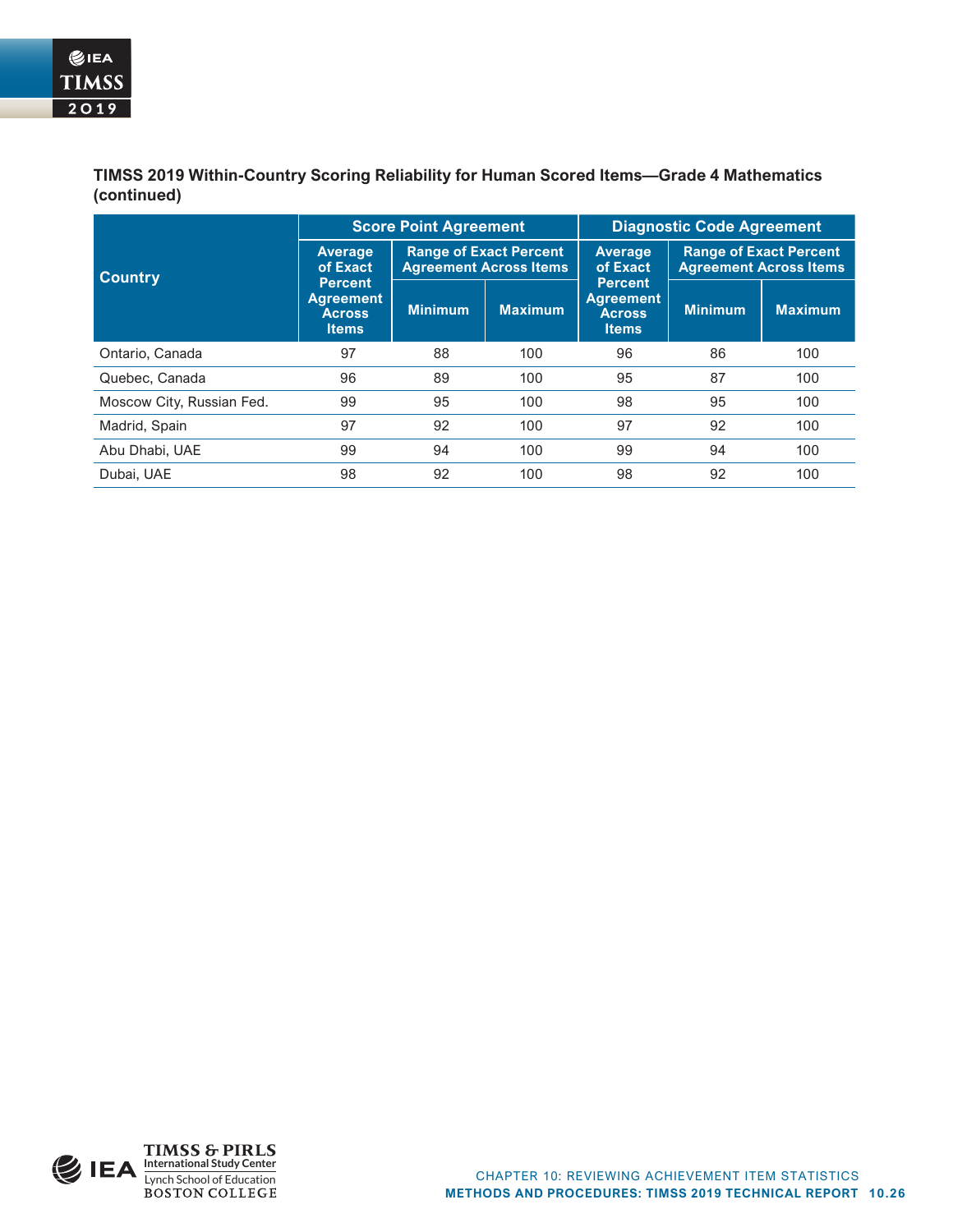|                        | <b>Score Point Agreement</b>                                        |                |                                                                | <b>Diagnostic Code Agreement</b>                                    |                                                                |                |  |
|------------------------|---------------------------------------------------------------------|----------------|----------------------------------------------------------------|---------------------------------------------------------------------|----------------------------------------------------------------|----------------|--|
| <b>Country</b>         | <b>Average</b><br>of Exact                                          |                | <b>Range of Exact Percent</b><br><b>Agreement Across Items</b> | <b>Average</b><br>of Exact                                          | <b>Range of Exact Percent</b><br><b>Agreement Across Items</b> |                |  |
|                        | <b>Percent</b><br><b>Agreement</b><br><b>Across</b><br><b>Items</b> | <b>Minimum</b> | <b>Maximum</b>                                                 | <b>Percent</b><br><b>Agreement</b><br><b>Across</b><br><b>Items</b> | <b>Minimum</b>                                                 | <b>Maximum</b> |  |
| Albania                | 100                                                                 | 99             | 100                                                            | 99                                                                  | 98                                                             | 100            |  |
| Armenia                | 100                                                                 | 100            | 100                                                            | 100                                                                 | 100                                                            | 100            |  |
| Australia              | 97                                                                  | 90             | 100                                                            | 97                                                                  | 90                                                             | 100            |  |
| Austria                | 95                                                                  | 85             | 100                                                            | 95                                                                  | 85                                                             | 100            |  |
| Azerbaijan             | 100                                                                 | 98             | 100                                                            | 100                                                                 | 98                                                             | 100            |  |
| <b>Bahrain</b>         | 98                                                                  | 93             | 100                                                            | 97                                                                  | 92                                                             | 100            |  |
| Belgium (Flemish)      | 93                                                                  | 74             | 99                                                             | 92                                                                  | 74                                                             | 99             |  |
| Bosnia and Herzegovina | 99                                                                  | 94             | 100                                                            | 98                                                                  | 90                                                             | 100            |  |
| <b>Bulgaria</b>        | 98                                                                  | 94             | 100                                                            | 97                                                                  | 92                                                             | 100            |  |
| Canada                 | 92                                                                  | 80             | 100                                                            | 92                                                                  | 80                                                             | 100            |  |
| Chile                  | 95                                                                  | 90             | 100                                                            | 94                                                                  | 90                                                             | 100            |  |
| Chinese Taipei         | 95                                                                  | 83             | 100                                                            | 95                                                                  | 81                                                             | 100            |  |
| Croatia                | 94                                                                  | 87             | 100                                                            | 94                                                                  | 87                                                             | 100            |  |
| Cyprus                 | 93                                                                  | 85             | 100                                                            | 92                                                                  | 85                                                             | 100            |  |
| Czech Republic         | 93                                                                  | 84             | 100                                                            | 93                                                                  | 84                                                             | 100            |  |
| Denmark                | 93                                                                  | 84             | 100                                                            | 93                                                                  | 84                                                             | 100            |  |
| England                | 94                                                                  | 90             | 100                                                            | 93                                                                  | 90                                                             | 100            |  |
| Finland                | 97                                                                  | 91             | 100                                                            | 96                                                                  | 91                                                             | 100            |  |
| France                 | 95                                                                  | 90             | 99                                                             | 95                                                                  | 90                                                             | 99             |  |
| Georgia                | 92                                                                  | 76             | 100                                                            | 91                                                                  | 76                                                             | 99             |  |
| Germany                | 96                                                                  | 85             | 100                                                            | 95                                                                  | 85                                                             | 100            |  |
| Hong Kong SAR          | 100                                                                 | 100            | 100                                                            | 100                                                                 | 100                                                            | 100            |  |
| Hungary                | 92                                                                  | 76             | 99                                                             | 91                                                                  | 71                                                             | 99             |  |
| Iran, Islamic Rep. of  | 96                                                                  | 84             | 100                                                            | 94                                                                  | 75                                                             | 100            |  |
| Ireland                | 98                                                                  | 91             | 100                                                            | 98                                                                  | 91                                                             | 100            |  |
| Italy                  | 97                                                                  | 94             | 100                                                            | 97                                                                  | 93                                                             | 100            |  |
| Japan                  | 95                                                                  | 85             | 100                                                            | 94                                                                  | 85                                                             | 100            |  |
| Kazakhstan             | 89                                                                  | 79             | 97                                                             | 86                                                                  | 75                                                             | 95             |  |
| Korea, Rep. of         | 98                                                                  | 93             | 100                                                            | 98                                                                  | 93                                                             | 100            |  |
| Kosovo                 | 89                                                                  | 75             | 97                                                             | 85                                                                  | 60                                                             | 96             |  |
| Kuwait                 | 100                                                                 | 99             | 100                                                            | 99                                                                  | 97                                                             | 100            |  |

## **TIMSS 2019 Within-Country Scoring Reliability for Human Scored Items—Grade 4 Science**

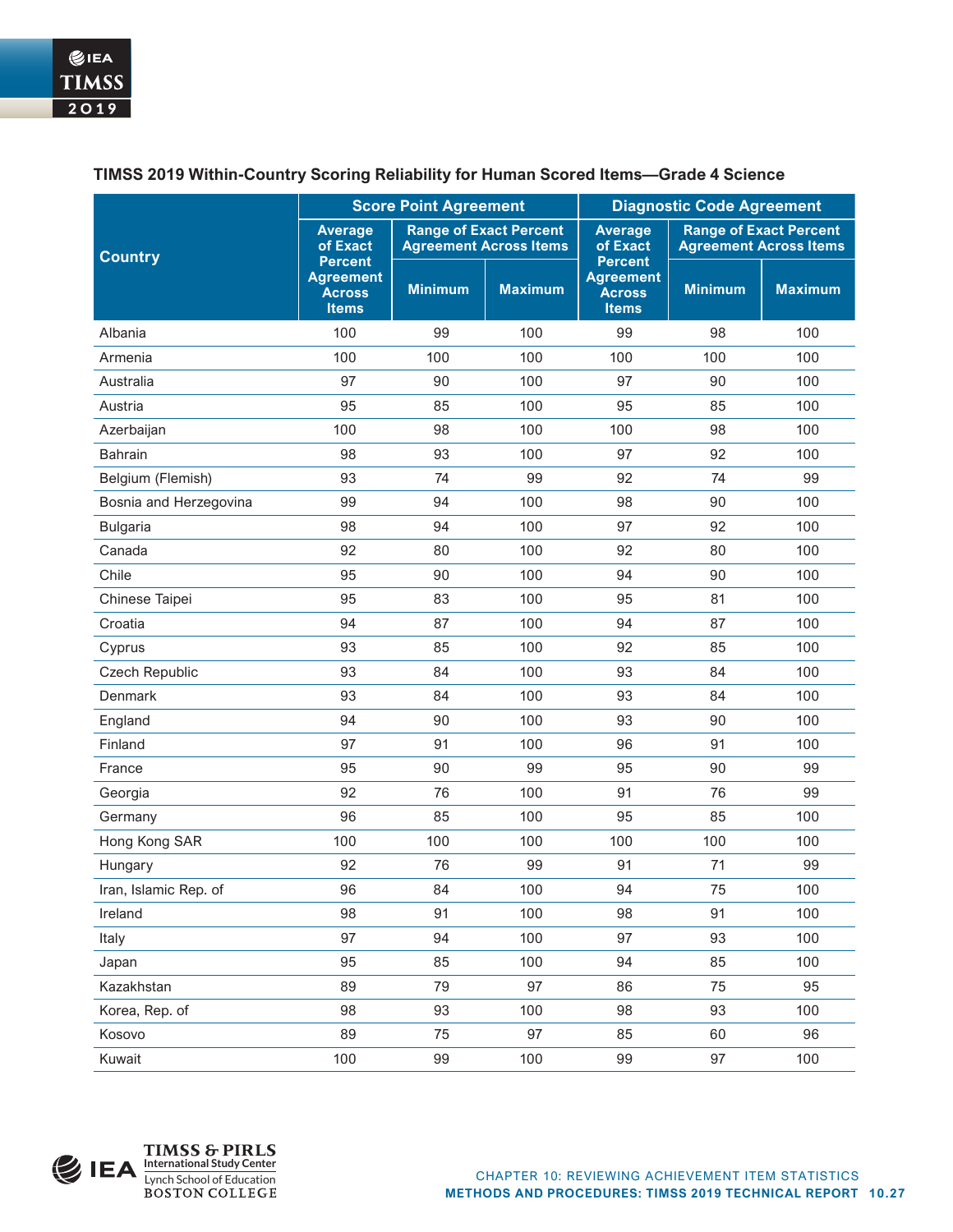**TIMSS 2019 Within-Country Scoring Reliability for Human Scored Items—Grade 4 Science (continued)**

|                              |                                                                     | <b>Score Point Agreement</b>                                   |                | <b>Diagnostic Code Agreement</b>                                    |                |                                                                |  |
|------------------------------|---------------------------------------------------------------------|----------------------------------------------------------------|----------------|---------------------------------------------------------------------|----------------|----------------------------------------------------------------|--|
| <b>Country</b>               | <b>Average</b><br>of Exact                                          | <b>Range of Exact Percent</b><br><b>Agreement Across Items</b> |                | <b>Average</b><br>of Exact                                          |                | <b>Range of Exact Percent</b><br><b>Agreement Across Items</b> |  |
|                              | <b>Percent</b><br><b>Agreement</b><br><b>Across</b><br><b>Items</b> | <b>Minimum</b>                                                 | <b>Maximum</b> | <b>Percent</b><br><b>Agreement</b><br><b>Across</b><br><b>Items</b> | <b>Minimum</b> | <b>Maximum</b>                                                 |  |
| Latvia                       | 94                                                                  | 81                                                             | 100            | 93                                                                  | 79             | 100                                                            |  |
| Lithuania                    | 95                                                                  | 87                                                             | 99             | 94                                                                  | 87             | 99                                                             |  |
| Malta                        | 92                                                                  | 85                                                             | 99             | 91                                                                  | 85             | 99                                                             |  |
| Montenegro                   | 98                                                                  | 90                                                             | 100            | 98                                                                  | 90             | 100                                                            |  |
| Morocco                      | 91                                                                  | 74                                                             | 99             | 88                                                                  | 65             | 99                                                             |  |
| <b>Netherlands</b>           | 92                                                                  | 81                                                             | 100            | 91                                                                  | 81             | 100                                                            |  |
| New Zealand                  | 96                                                                  | 83                                                             | 100            | 95                                                                  | 82             | 100                                                            |  |
| North Macedonia              | 98                                                                  | 94                                                             | 100            | 98                                                                  | 90             | 100                                                            |  |
| Northern Ireland             | 96                                                                  | 90                                                             | 100            | 95                                                                  | 90             | 100                                                            |  |
| Norway (5)                   | 93                                                                  | 84                                                             | 100            | 92                                                                  | 84             | 100                                                            |  |
| Oman                         | 97                                                                  | 93                                                             | 100            | 95                                                                  | 87             | 99                                                             |  |
| Pakistan                     | 100                                                                 | 100                                                            | 100            | 100                                                                 | 100            | 100                                                            |  |
| Philippines                  | 99                                                                  | 96                                                             | 100            | 98                                                                  | 93             | 100                                                            |  |
| Poland                       | 94                                                                  | 72                                                             | 100            | 93                                                                  | 71             | 100                                                            |  |
| Portugal                     | 96                                                                  | 90                                                             | 100            | 95                                                                  | 89             | 100                                                            |  |
| Qatar                        | 96                                                                  | 91                                                             | 100            | 95                                                                  | 91             | 100                                                            |  |
| <b>Russian Federation</b>    | 94                                                                  | 88                                                             | 100            | 94                                                                  | 88             | 100                                                            |  |
| Saudi Arabia                 | 94                                                                  | 73                                                             | 100            | 92                                                                  | 55             | 100                                                            |  |
| Serbia                       | 97                                                                  | 92                                                             | 100            | 96                                                                  | 91             | 100                                                            |  |
| Singapore                    | 96                                                                  | 86                                                             | 100            | 96                                                                  | 86             | 100                                                            |  |
| Slovak Republic              | 97                                                                  | 93                                                             | 100            | 97                                                                  | 93             | 100                                                            |  |
| South Africa (5)             | 98                                                                  | 91                                                             | 100            | 97                                                                  | 90             | 100                                                            |  |
| Spain                        | 93                                                                  | 86                                                             | 100            | 92                                                                  | 85             | 100                                                            |  |
| Sweden                       | 92                                                                  | 80                                                             | 100            | 92                                                                  | 80             | 100                                                            |  |
| Turkey (5)                   | 96                                                                  | 90                                                             | 100            | 96                                                                  | 85             | 100                                                            |  |
| United Arab Emirates         | 94                                                                  | 90                                                             | 99             | 94                                                                  | 90             | 99                                                             |  |
| <b>United States</b>         | 96                                                                  | 87                                                             | 100            | 95                                                                  | 87             | 100                                                            |  |
| <b>International Average</b> | 95                                                                  | 87                                                             | 100            | 95                                                                  | 86             | 100                                                            |  |

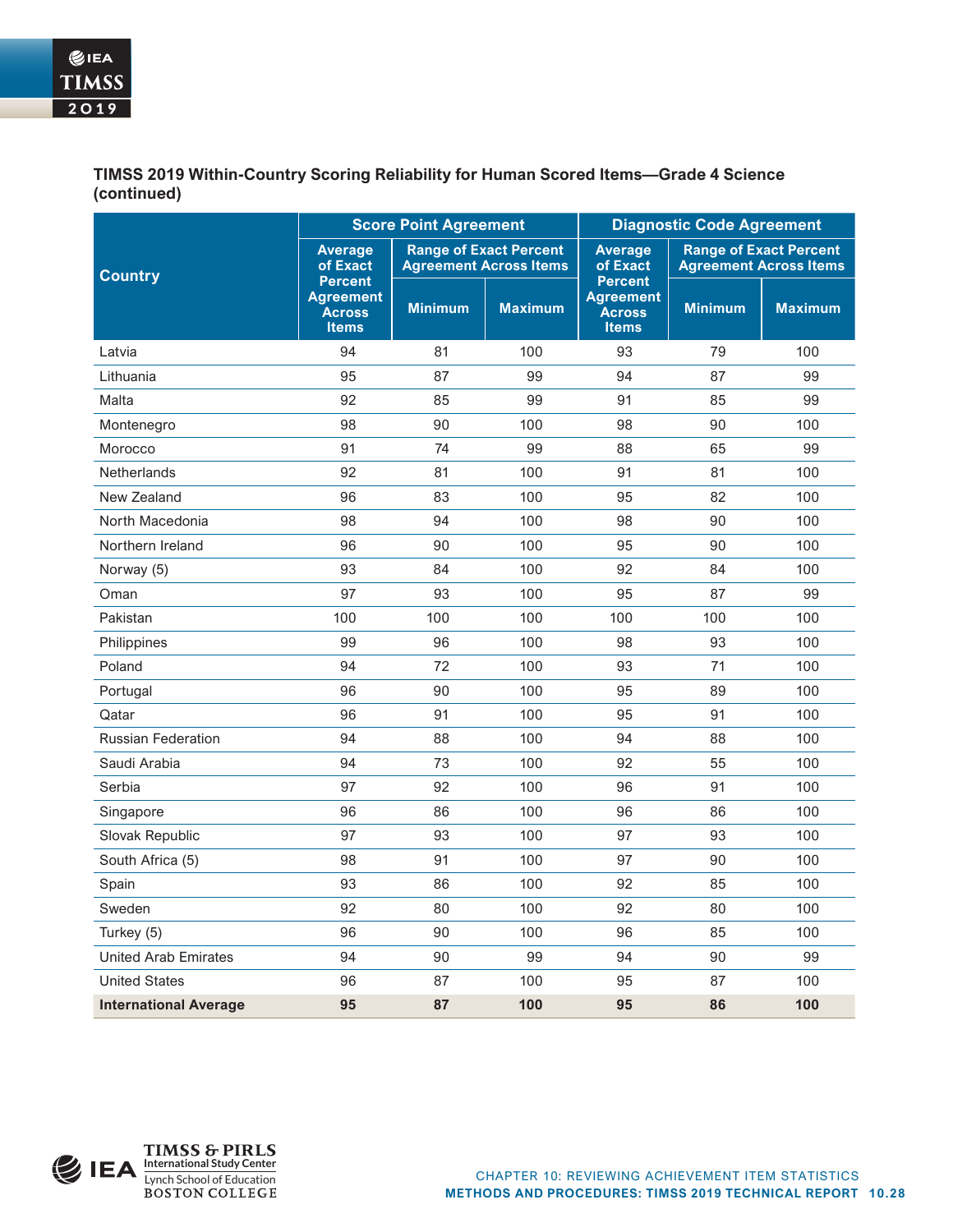**TIMSS 2019 Within-Country Scoring Reliability for Human Scored Items—Grade 4 Science (continued)**

|                           |                                                                     | <b>Score Point Agreement</b>                                   |                | <b>Diagnostic Code Agreement</b>                             |                                                                |                |  |
|---------------------------|---------------------------------------------------------------------|----------------------------------------------------------------|----------------|--------------------------------------------------------------|----------------------------------------------------------------|----------------|--|
| <b>Country</b>            | <b>Average</b><br>of Exact                                          | <b>Range of Exact Percent</b><br><b>Agreement Across Items</b> |                | <b>Average</b><br>of Exact                                   | <b>Range of Exact Percent</b><br><b>Agreement Across Items</b> |                |  |
|                           | <b>Percent</b><br><b>Agreement</b><br><b>Across</b><br><b>Items</b> | <b>Minimum</b>                                                 | <b>Maximum</b> | <b>Percent</b><br>Agreement<br><b>Across</b><br><b>Items</b> | <b>Minimum</b>                                                 | <b>Maximum</b> |  |
| Ontario, Canada           | 92                                                                  | 77                                                             | 100            | 91                                                           | 77                                                             | 100            |  |
| Quebec, Canada            | 91                                                                  | 74                                                             | 100            | 91                                                           | 74                                                             | 100            |  |
| Moscow City, Russian Fed. | 96                                                                  | 86                                                             | 100            | 95                                                           | 86                                                             | 100            |  |
| Madrid, Spain             | 92                                                                  | 82                                                             | 100            | 92                                                           | 81                                                             | 100            |  |
| Abu Dhabi, UAE            | 95                                                                  | 87                                                             | 100            | 94                                                           | 86                                                             | 100            |  |
| Dubai, UAE                | 92                                                                  | 81                                                             | 100            | 92                                                           | 81                                                             | 100            |  |

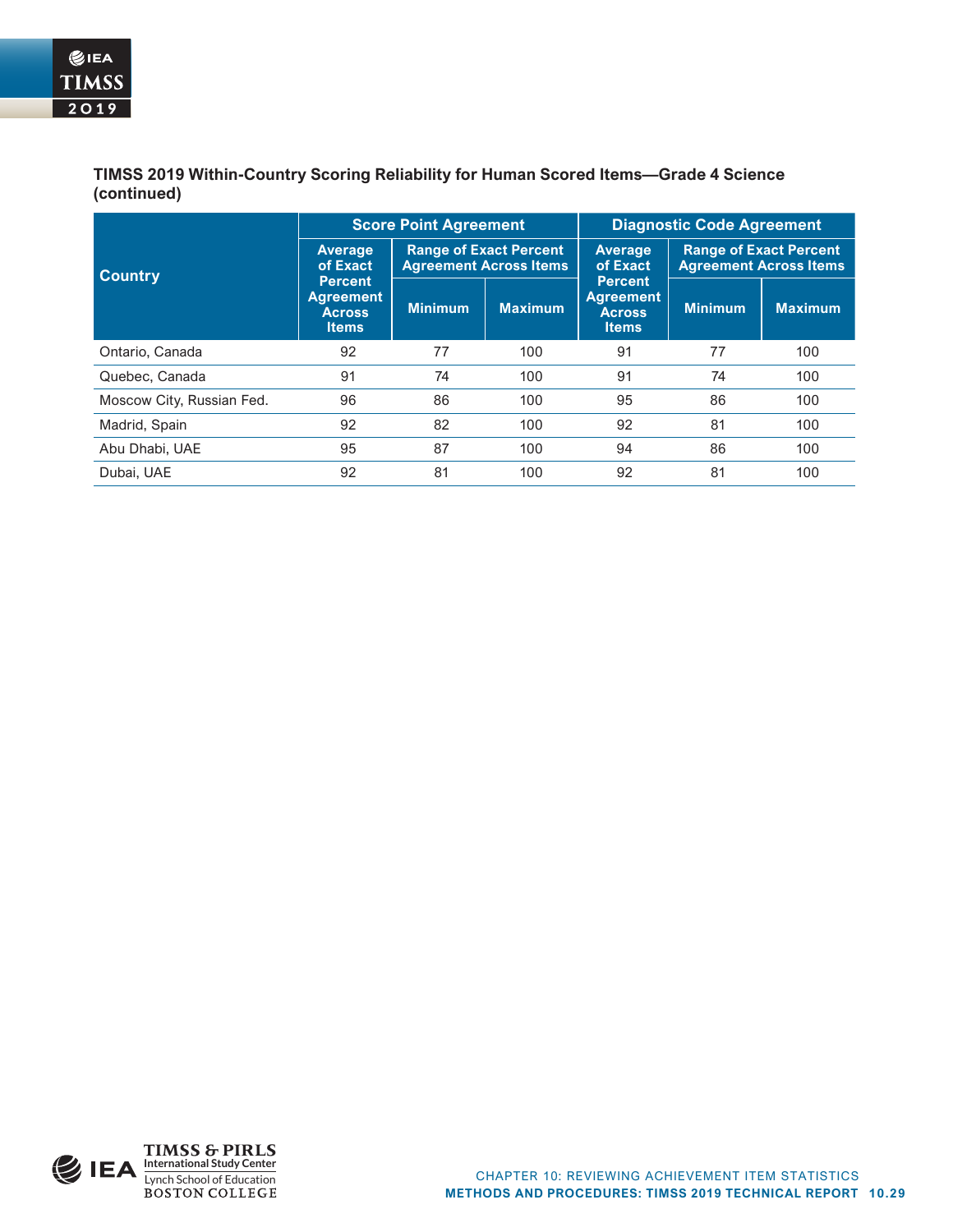|                       | <b>Score Point Agreement</b>                                        |                |                                                                | <b>Diagnostic Code Agreement</b>                                    |                |                                                                |  |
|-----------------------|---------------------------------------------------------------------|----------------|----------------------------------------------------------------|---------------------------------------------------------------------|----------------|----------------------------------------------------------------|--|
| <b>Country</b>        | <b>Average</b><br>of Exact                                          |                | <b>Range of Exact Percent</b><br><b>Agreement Across Items</b> | <b>Average</b><br>of Exact                                          |                | <b>Range of Exact Percent</b><br><b>Agreement Across Items</b> |  |
|                       | <b>Percent</b><br><b>Agreement</b><br><b>Across</b><br><b>Items</b> | <b>Minimum</b> | <b>Maximum</b>                                                 | <b>Percent</b><br><b>Agreement</b><br><b>Across</b><br><b>Items</b> | <b>Minimum</b> | <b>Maximum</b>                                                 |  |
| Australia             | 98                                                                  | 85             | 100                                                            | 97                                                                  | 85             | 100                                                            |  |
| Bahrain               | 90                                                                  | 61             | 100                                                            | 89                                                                  | 61             | 100                                                            |  |
| Chile                 | 96                                                                  | 90             | 100                                                            | 95                                                                  | 90             | 100                                                            |  |
| Chinese Taipei        | 97                                                                  | 87             | 100                                                            | 97                                                                  | 87             | 100                                                            |  |
| Cyprus                | 98                                                                  | 89             | 100                                                            | 97                                                                  | 88             | 100                                                            |  |
| Egypt                 | 99                                                                  | 95             | 100                                                            | 98                                                                  | 92             | 100                                                            |  |
| England               | 97                                                                  | 93             | 100                                                            | 97                                                                  | 93             | 100                                                            |  |
| Finland               | 99                                                                  | 97             | 100                                                            | 99                                                                  | 97             | 100                                                            |  |
| France                | 97                                                                  | 88             | 100                                                            | 97                                                                  | 88             | 100                                                            |  |
| Georgia               | 96                                                                  | 89             | 100                                                            | 95                                                                  | 87             | 100                                                            |  |
| Hong Kong SAR         | 100                                                                 | 100            | 100                                                            | 100                                                                 | 100            | 100                                                            |  |
| Hungary               | 97                                                                  | 91             | 100                                                            | 96                                                                  | 90             | 100                                                            |  |
| Iran, Islamic Rep. of | 99                                                                  | 89             | 100                                                            | 97                                                                  | 89             | 100                                                            |  |
| Ireland               | 99                                                                  | 91             | 100                                                            | 98                                                                  | 86             | 100                                                            |  |
| Israel                | 98                                                                  | 90             | 100                                                            | 97                                                                  | 90             | 100                                                            |  |
| Italy                 | 98                                                                  | 91             | 100                                                            | 97                                                                  | 91             | 100                                                            |  |
| Japan                 | 99                                                                  | 90             | 100                                                            | 98                                                                  | 90             | 100                                                            |  |
| Jordan                | 99                                                                  | 96             | 100                                                            | 98                                                                  | 93             | 100                                                            |  |
| Kazakhstan            | 93                                                                  | 78             | 100                                                            | 90                                                                  | 69             | 99                                                             |  |
| Korea, Rep. of        | 99                                                                  | 96             | 100                                                            | 99                                                                  | 95             | 100                                                            |  |
| Kuwait                | 100                                                                 | 97             | 100                                                            | 99                                                                  | 96             | 100                                                            |  |
| Lebanon               | 100                                                                 | 100            | 100                                                            | 100                                                                 | 100            | 100                                                            |  |
| Lithuania             | 97                                                                  | 89             | 100                                                            | 96                                                                  | 89             | 100                                                            |  |
| Malaysia              | 99                                                                  | 97             | 100                                                            | 99                                                                  | 97             | 100                                                            |  |
| Morocco               | 96                                                                  | 68             | 100                                                            | 90                                                                  | 30             | 100                                                            |  |
| New Zealand           | 98                                                                  | 87             | 100                                                            | 97                                                                  | 85             | 100                                                            |  |
| Norway (9)            | 97                                                                  | 92             | 100                                                            | 97                                                                  | 92             | 100                                                            |  |
| Oman                  | 99                                                                  | 95             | 100                                                            | 98                                                                  | 89             | 100                                                            |  |
| Portugal              | 97                                                                  | 89             | 100                                                            | 97                                                                  | 89             | 100                                                            |  |
| Qatar                 | 97                                                                  | 93             | 100                                                            | 96                                                                  | 93             | 100                                                            |  |
| Romania               | 99                                                                  | 95             | 100                                                            | 97                                                                  | 92             | 100                                                            |  |

## **TIMSS 2019 Within-Country Scoring Reliability for Human Scored Items—Grade 8 Mathematics**

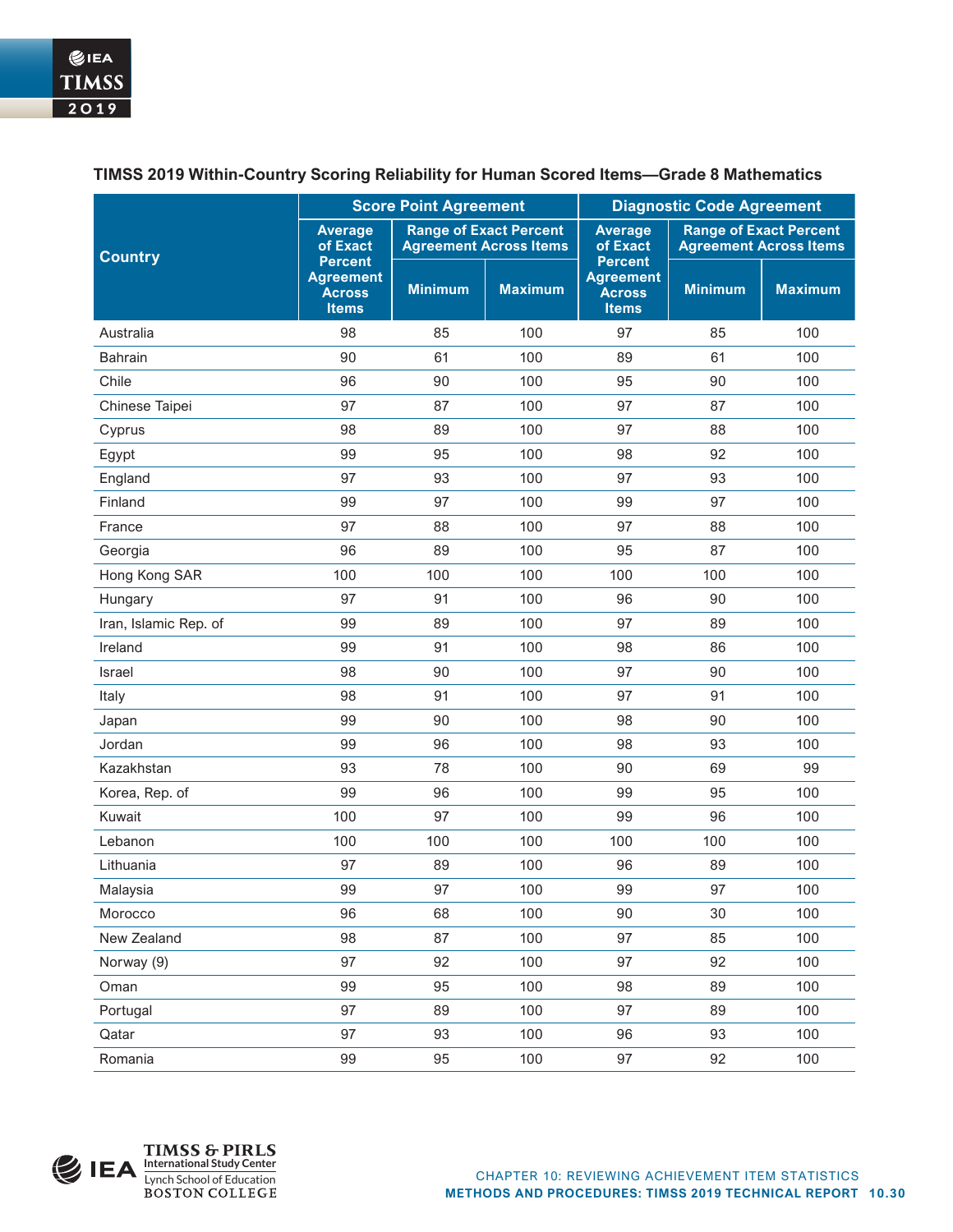**TIMSS 2019 Within-Country Scoring Reliability for Human Scored Items—Grade 8 Mathematics (continued)**

|                              | <b>Score Point Agreement</b>                                        |                |                                                                | <b>Diagnostic Code Agreement</b>                                    |                                                                |                |
|------------------------------|---------------------------------------------------------------------|----------------|----------------------------------------------------------------|---------------------------------------------------------------------|----------------------------------------------------------------|----------------|
| <b>Country</b>               | <b>Average</b><br>of Exact                                          |                | <b>Range of Exact Percent</b><br><b>Agreement Across Items</b> |                                                                     | <b>Range of Exact Percent</b><br><b>Agreement Across Items</b> |                |
|                              | <b>Percent</b><br><b>Agreement</b><br><b>Across</b><br><b>Items</b> | <b>Minimum</b> | <b>Maximum</b>                                                 | <b>Percent</b><br><b>Agreement</b><br><b>Across</b><br><b>Items</b> | <b>Minimum</b>                                                 | <b>Maximum</b> |
| <b>Russian Federation</b>    | 98                                                                  | 90             | 100                                                            | 97                                                                  | 90                                                             | 100            |
| Saudi Arabia                 | 98                                                                  | 76             | 100                                                            | 95                                                                  | 29                                                             | 100            |
| Singapore                    | 99                                                                  | 95             | 100                                                            | 98                                                                  | 93                                                             | 100            |
| South Africa (9)             | 100                                                                 | 98             | 100                                                            | 99                                                                  | 95                                                             | 100            |
| Sweden                       | 97                                                                  | 85             | 100                                                            | 97                                                                  | 85                                                             | 100            |
| Turkey                       | 99                                                                  | 94             | 100                                                            | 98                                                                  | 93                                                             | 100            |
| <b>United Arab Emirates</b>  | 97                                                                  | 93             | 100                                                            | 97                                                                  | 93                                                             | 100            |
| <b>United States</b>         | 98                                                                  | 91             | 100                                                            | 98                                                                  | 91                                                             | 100            |
| <b>International Average</b> | 98                                                                  | 90             | 100                                                            | 97                                                                  | 87                                                             | 100            |
| Ontario, Canada              | 96                                                                  | 83             | 100                                                            | 95                                                                  | 83                                                             | 100            |
| Quebec, Canada               | 96                                                                  | 84             | 100                                                            | 95                                                                  | 80                                                             | 100            |
| Moscow City, Russian Fed.    | 98                                                                  | 92             | 100                                                            | 98                                                                  | 92                                                             | 100            |
| Gauteng, RSA (9)             | 100                                                                 | 95             | 100                                                            | 99                                                                  | 91                                                             | 100            |
| Western Cape, RSA (9)        | 100                                                                 | 93             | 100                                                            | 99                                                                  | 91                                                             | 100            |
| Abu Dhabi, UAE               | 97                                                                  | 91             | 100                                                            | 97                                                                  | 91                                                             | 100            |
| Dubai, UAE                   | 97                                                                  | 87             | 100                                                            | 96                                                                  | 87                                                             | 100            |

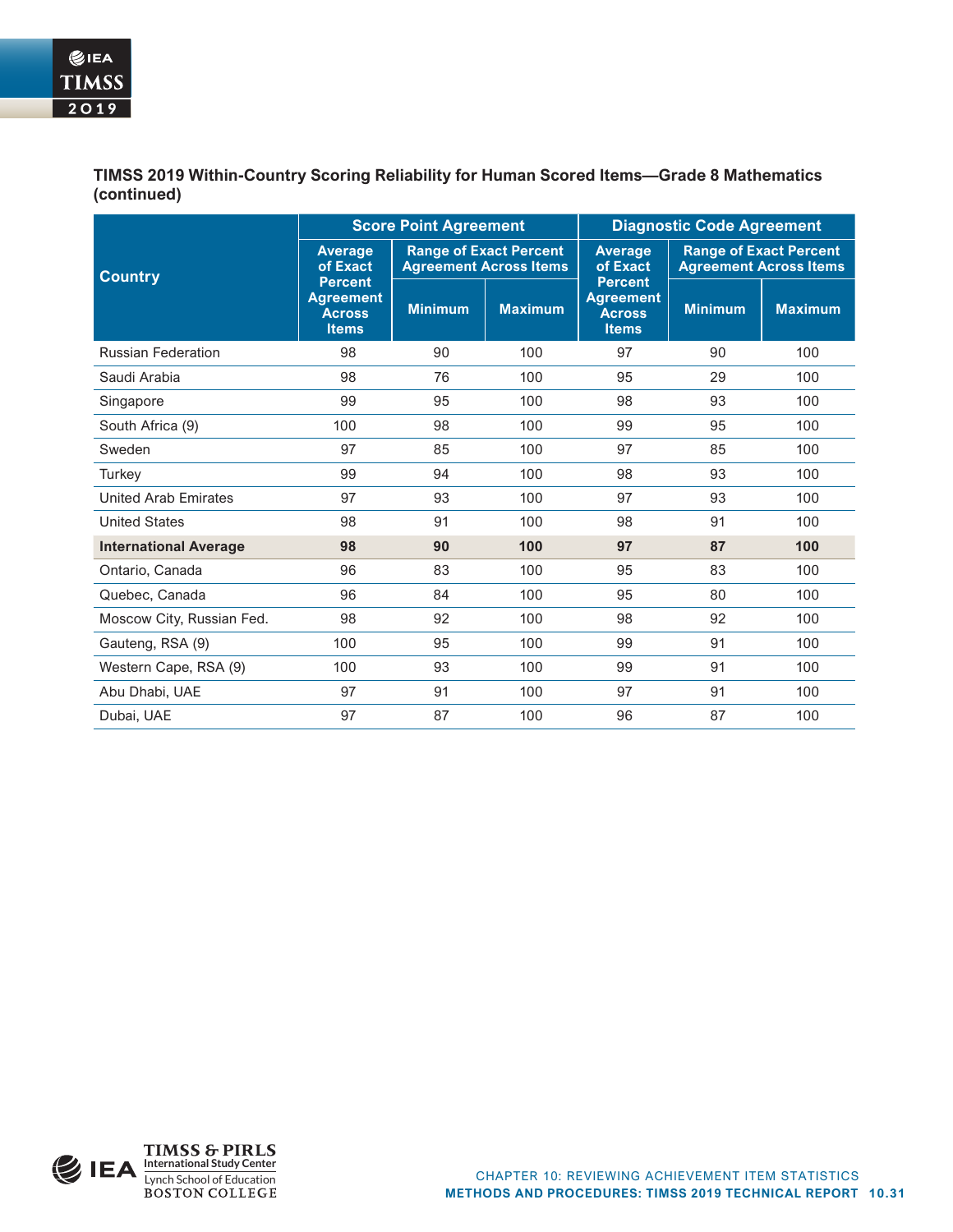|                       | <b>Score Point Agreement</b>                                        |                |                                                                | <b>Diagnostic Code Agreement</b>                                    |                                                                |                |  |
|-----------------------|---------------------------------------------------------------------|----------------|----------------------------------------------------------------|---------------------------------------------------------------------|----------------------------------------------------------------|----------------|--|
| <b>Country</b>        | <b>Average</b><br>of Exact                                          |                | <b>Range of Exact Percent</b><br><b>Agreement Across Items</b> | <b>Average</b><br>of Exact                                          | <b>Range of Exact Percent</b><br><b>Agreement Across Items</b> |                |  |
|                       | <b>Percent</b><br><b>Agreement</b><br><b>Across</b><br><b>Items</b> | <b>Minimum</b> | <b>Maximum</b>                                                 | <b>Percent</b><br><b>Agreement</b><br><b>Across</b><br><b>Items</b> | <b>Minimum</b>                                                 | <b>Maximum</b> |  |
| Australia             | 94                                                                  | 76             | 100                                                            | 92                                                                  | 76                                                             | 100            |  |
| <b>Bahrain</b>        | 98                                                                  | 89             | 100                                                            | 97                                                                  | 83                                                             | 100            |  |
| Chile                 | 95                                                                  | 90             | 100                                                            | 94                                                                  | 90                                                             | 100            |  |
| Chinese Taipei        | 95                                                                  | 81             | 100                                                            | 94                                                                  | 81                                                             | 100            |  |
| Cyprus                | 94                                                                  | 86             | 100                                                            | 93                                                                  | 86                                                             | 100            |  |
| Egypt                 | 97                                                                  | 89             | 100                                                            | 96                                                                  | 86                                                             | 100            |  |
| England               | 95                                                                  | 90             | 100                                                            | 94                                                                  | 90                                                             | 100            |  |
| Finland               | 97                                                                  | 91             | 100                                                            | 96                                                                  | 91                                                             | 100            |  |
| France                | 96                                                                  | 86             | 100                                                            | 96                                                                  | 86                                                             | 100            |  |
| Georgia               | 93                                                                  | 73             | 100                                                            | 92                                                                  | 73                                                             | 100            |  |
| Hong Kong SAR         | 100                                                                 | 100            | 100                                                            | 100                                                                 | 100                                                            | 100            |  |
| Hungary               | 91                                                                  | 79             | 99                                                             | 90                                                                  | 78                                                             | 99             |  |
| Iran, Islamic Rep. of | 96                                                                  | 85             | 100                                                            | 94                                                                  | 83                                                             | 100            |  |
| Ireland               | 96                                                                  | 83             | 100                                                            | 95                                                                  | 82                                                             | 100            |  |
| Israel                | 93                                                                  | 81             | 100                                                            | 92                                                                  | 81                                                             | 100            |  |
| Italy                 | 97                                                                  | 92             | 100                                                            | 97                                                                  | 92                                                             | 100            |  |
| Japan                 | 95                                                                  | 86             | 100                                                            | 95                                                                  | 86                                                             | 100            |  |
| Jordan                | 99                                                                  | 96             | 100                                                            | 98                                                                  | 85                                                             | 100            |  |
| Kazakhstan            | 88                                                                  | 72             | 99                                                             | 85                                                                  | 67                                                             | 98             |  |
| Korea, Rep. of        | 97                                                                  | 90             | 100                                                            | 96                                                                  | 90                                                             | 100            |  |
| Kuwait                | 99                                                                  | 98             | 100                                                            | 99                                                                  | 97                                                             | 100            |  |
| Lebanon               | 100                                                                 | 100            | 100                                                            | 100                                                                 | 100                                                            | 100            |  |
| Lithuania             | 94                                                                  | 80             | 100                                                            | 93                                                                  | 80                                                             | 100            |  |
| Malaysia              | 95                                                                  | 90             | 100                                                            | 95                                                                  | $90\,$                                                         | 100            |  |
| Morocco               | 91                                                                  | 70             | 100                                                            | 87                                                                  | 38                                                             | 99             |  |
| New Zealand           | 95                                                                  | 78             | 99                                                             | 94                                                                  | 77                                                             | 99             |  |
| Norway (9)            | 94                                                                  | 85             | 100                                                            | 94                                                                  | 85                                                             | 100            |  |
| Oman                  | 97                                                                  | 89             | 100                                                            | 96                                                                  | 89                                                             | 100            |  |
| Portugal              | 95                                                                  | 87             | 100                                                            | 95                                                                  | 87                                                             | 100            |  |
| Qatar                 | 95                                                                  | 90             | 100                                                            | 94                                                                  | 90                                                             | 100            |  |
| Romania               | 96                                                                  | 81             | 100                                                            | 95                                                                  | 80                                                             | 100            |  |

## **TIMSS 2019 Within-Country Scoring Reliability for Human Scored Items—Grade 8 Science**